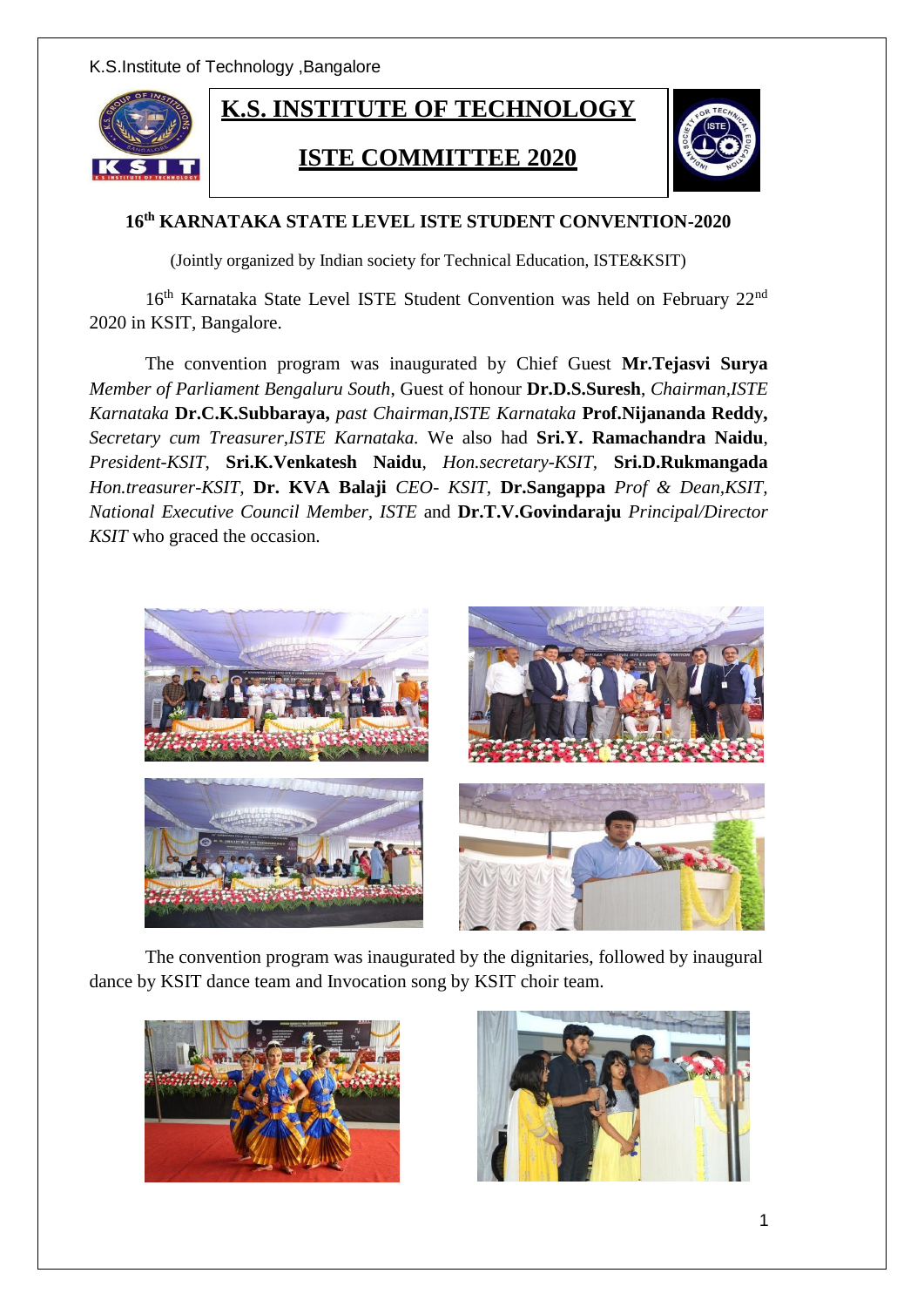### K.S.Institute of Technology ,Bangalore

There were around 650+ students all over Karnataka who took part in the events. We also had the awards awarded as the BEST ISTE STUDENT CHAPTER AWARD, BEST ISTE FACULTY CHAPTER AWARD, BEST ISTE CHAPTER AWARD.





There were 12 events conducted by the ISTE Committee. They were

1. Paper Presentation 2. Ideathon





This event was based on 3 verticals. They were AI, CS,



- 5. Block and Tackle 7. Photography
- 6. Code Correction 8. Meme War
	-



3. Face Painting 4. Minute to win it



- 
- 
- 9. Short Film 10. Logo Design